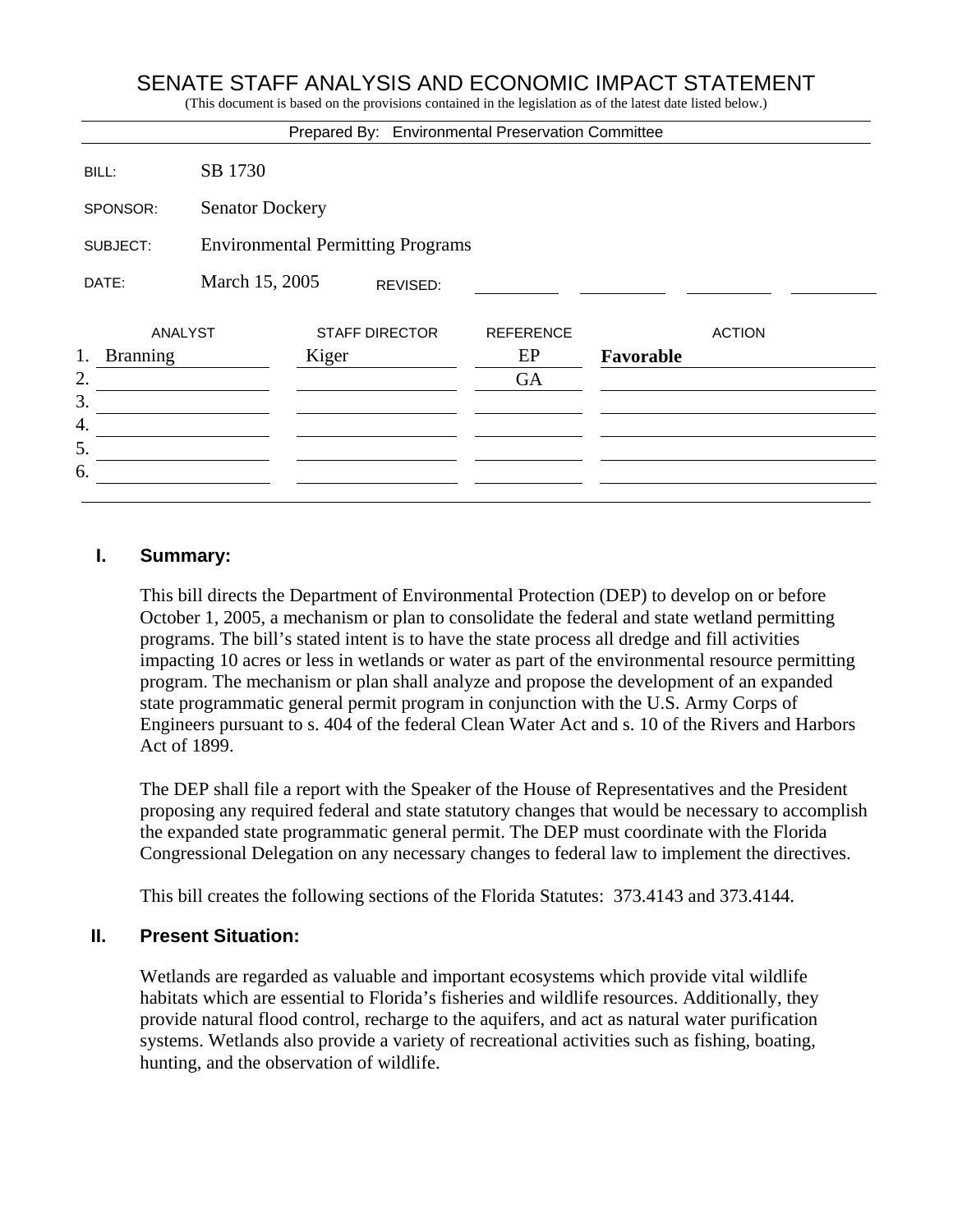In 1984, the Legislature enacted the Warren Henderson Wetlands Protection Act. The passage of that legislation represented a significant accomplishment in efforts to modernize and strengthen Florida's wetlands protection laws.

In the interim preceding the 1992 legislative session, the Senate Natural Resources Committee was asked to review the 1984 Henderson Wetlands Act to determine how well the act was working and to determine what changes were needed to improve the protection of wetlands. Numerous workshops were held to identify categories of concern. Early on, it was determined that an appropriate long-term goal for Florida would be to seek the authority to administer the section 404 program of the federal Clean Water Act of 1977 and the Rivers and Harbors Act of 1899. The committee's bill to implement the recommendations of the interim project directed the Department of Environmental Regulation<sup>1</sup> to pursue the responsibility for implementing the federal regulatory programs authorized by s. 404 of the federal Clean Water Act of 1977 and s. 10 of the Rivers and Harbors Act of 1899. The department would have been the sole wetlands permitting entity in Florida. The water management districts would continue to regulate isolated wetlands until the department received assumption of the federal programs; however the water management districts would have to use the definition of wetlands and the methodology provided for in the bill. The department would have been authorized to delegate all or part of its dredge and fill authority to water management districts or local governments to the extent allowable under the assumption agreement. That bill, however, did not pass.

The Florida Environmental Reorganization Act of 1993 was enacted to provide efficient governmental services to the public and to streamline governmental services by providing for delivery of environmental services to the public in a timely, cost-efficient manner. A provision in the act was intended to streamline the environmental permitting process relating to wetland and stormwater requirements. As stated in the act, it was the Legislature's intent to transfer the protection of wetlands and the permitting of wetlands impacts encompassed by the Warren S. Henderson Wetlands Act to ch. 373, F.S. Furthermore, the Department of Environmental Regulation<sup>2</sup> and the water management districts were to consolidate all permits for activities involving dredging and filling, management and storage of surface water (MSSW) including stormwater control, into a single type of permit which would be known as the "environmental resource permit."

In 1994, ch. 94-122, L.O.F., directed the Governor, in consultation with the Florida Congressional Delegation, to pursue with all deliberate speed and due diligence:

- Assumption of the s. 404 permitting program by the Department of Environmental Protection (DEP) and the water management districts or request the U.S. Army Corps of Engineers to issue a statewide programmatic general permit under s. 404 of the Clean Water Act for all activities regulated by the DEP and the districts; and
- As part of the assumption or state programmatic general permit, seek acceptance by the U.S. Environmental Protection Agency and the U.S. Army Corps of Engineers that a determination of the extent of wetlands and surface waters by the DEP or a water

1

 $1$  In 1993, the Legislature merged the Department of Environmental Regulation and the Department of Natural Resources into the Department of Environmental Protection.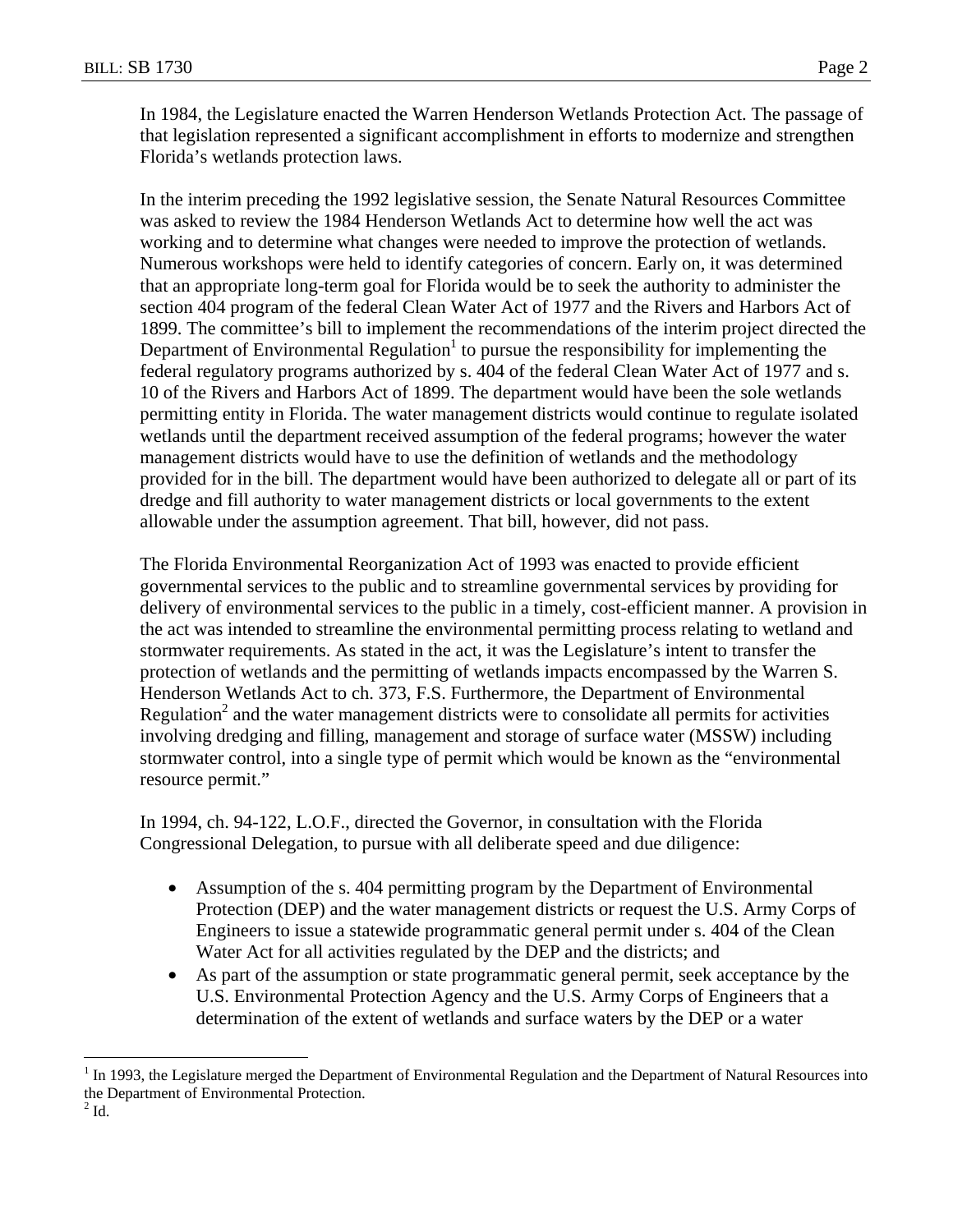management district pursuant to the methodology ratified in s. 373.4211, F.S., constitutes an appropriate determination of the regulatory jurisdiction under an approved state s. 404 program or a state programmatic general permit.

Activities covered by s. 10 of the Rivers and Harbors Act include the building of any structure in the channel or along the banks of navigable waters of the U.S. that changes the course, conditions, location or capacity. This section is administered by the U.S. Army Corps of Engineers.<sup>3</sup>

Activities covered under s. 404 of the federal Clean Water Act and the associated permits are administered by the U.S. Army Corps of Engineers. A summary of those activities and permits are as follows:<sup>4</sup>

| Permit                    | <b>Activity</b>                                                                                                                                                                                                                                                                                                                                                                                                                                                                                                                                                                                                                                                                                                                       |  |  |  |  |
|---------------------------|---------------------------------------------------------------------------------------------------------------------------------------------------------------------------------------------------------------------------------------------------------------------------------------------------------------------------------------------------------------------------------------------------------------------------------------------------------------------------------------------------------------------------------------------------------------------------------------------------------------------------------------------------------------------------------------------------------------------------------------|--|--|--|--|
| Letters of Permission     | Minor or routine work with minimum impacts                                                                                                                                                                                                                                                                                                                                                                                                                                                                                                                                                                                                                                                                                            |  |  |  |  |
| <b>Nationwide Permits</b> | Repair, rehabilitation, or replacement of structures destroyed by storms or<br>floods in past 2 years.<br>Bank stabilization less than 500 feet in length solely for erosion protection.<br>Filling of up to 1 acre of a non-tidal wetland or less than 500 linear ft. of a<br>non-tidal stream that is either isolated from other surface waters or<br>upstream of the point in a drainage network where the average annual flow<br>is less than 5 cfs.<br>Restoration of natural wetland hydrology, vegetation, and function to<br>altered and degraded non-tidal wetlands, and restoration of natural<br>functions of riparian areas on private lands, provided a wetland restoration<br>or creation agreement has been developed. |  |  |  |  |
| <b>Regional Permits</b>   | Small projects with insignificant environmental impacts.<br>$\bullet$                                                                                                                                                                                                                                                                                                                                                                                                                                                                                                                                                                                                                                                                 |  |  |  |  |
| <b>Individual Permits</b> | Proposed filling or excavation that causes severe impacts, but for which no<br>$\bullet$<br>practical alternative exists; may require an environmental assessment under<br>NEPA.                                                                                                                                                                                                                                                                                                                                                                                                                                                                                                                                                      |  |  |  |  |

As provided in Title 33 of the Federal Code of Regulations, the Secretary of the Army, acting through the Chief of Engineers of the U.S. Army Corps of Engineers, may after notice for public hearing, issue general permits on a state, regional, or nationwide basis for any category of activities involving discharges of dredged or fill material if the Secretary determines that the activities in such category are similar in nature, will cause only minimal adverse environmental effects when performed separately, and will have only minimal cumulative adverse effect on the environment.<sup>5</sup> There is no similar provision in the Rivers and Harbors Act.

Florida has obtained a State Programmatic General Permit from the federal government to administer the federal 404 Clean Water Act program and s. 10 of the Rivers and Harbors Act for most of Florida since 1997. The area excluded is the northwest portion served by the Northwest

 $4$  Id.

 $\overline{a}$ 

<sup>3</sup> www.fema.gov/ehp/cwa.shtm

<sup>5</sup> www.wetlands.com/regs/sec404fc.htm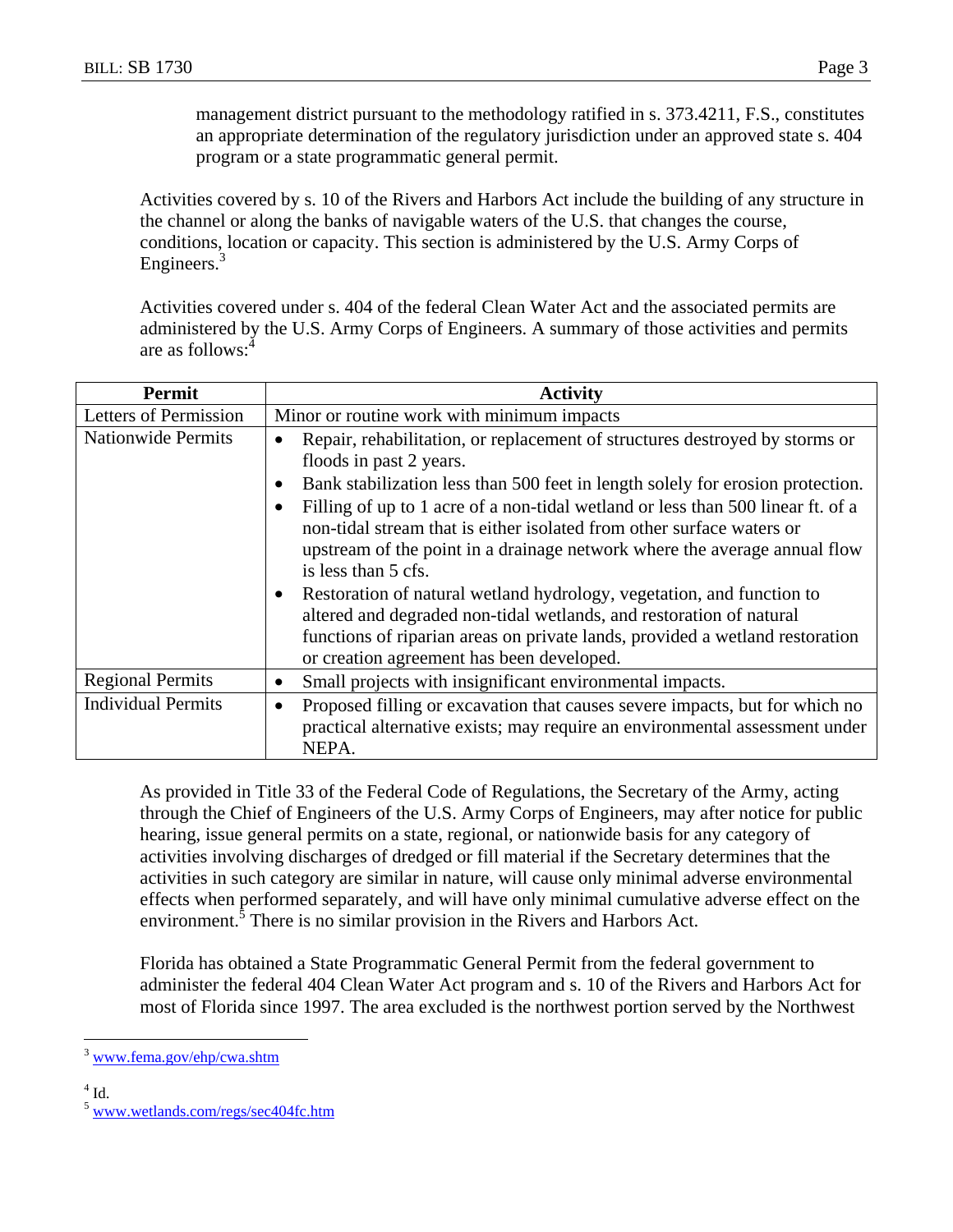Florida Water Management District. This district does not have an environmental resources permit program. Under this general permit, the Department of Environmental Protection has been limited in its ability to authorize certain activities such as docking and boat launching facilities because of restraints related to threatened and endangered species.

According the Department of Environmental Protection, the department has tried to obtain assumption of all dredge and fill activities from the Corps over the past few years and expand the general permit with little success. Regional permits also exist in Florida but they cover large areas and include mitigation requirements that are time consuming to develop.

There appear to be a number of legal issues involved regarding the assumption of the Corps' wetland permitting functions that have not been resolved.

#### **III. Effect of Proposed Changes:**

This bill would provide that it is the policy of the Legislature that the state provide efficient government services by consolidating, to the maximum extent practicable, federal and state permitting associated with wetlands and navigable waters within the state.

The Department of Environmental Protection (DEP) is directed to develop, on or before October 1, 2005, a mechanism or plan to consolidate, to the maximum extent practicable, the federal and state wetland permitting programs. It is the intent of the Legislature that all dredge and fill activities impacting 10 acres or less of wetlands or waters, including navigable waters, be processed by the state as part of the environmental resource permitting program implemented by the DEP and the water management districts. The resulting mechanism or plan shall analyze and propose the development of an expanded state programmatic general permit program in conjunction with the U.S. Army Corps of Engineers pursuant to s. 404 of the Clean Water Act and s. 10 of the Rivers and Harbors Act of 1899. Alternatively, or in combination with an expanded state programmatic general permit, the mechanism or plan may propose the creation of a series of regional general permits issued by the U.S. Army Corps of Engineers. The bill's stated intent is that the expansion of the state programmatic general permit program or the creation of a series of regional general permits provide the exclusive federal and state regulation of all dredge and fill activities impacting 10 acres or less of wetlands or waters, including navigable waters, within the state. All of the regional general permits must be administered by the department or the water management districts.

The DEP is directed to file with the Speaker of the House of Representatives and the President of the Senate a report proposing any required federal and state statutory changes that would be necessary to accomplish the directives of the bill and to coordinate with the Florida Congressional delegation on any necessary changes to federal law to implement the directives.

The DEP is not precluded from pursuing complete assumption of the federal permitting programs regulating the discharge of dredged or fill material pursuant to s. 404 of the Clean Water Act and s. 10 of the Rivers and Harbors Act of 1899, so long as the assumption encompasses all dredge and fill activities in, on, or over jurisdictional wetlands or waters, including navigable waters, within the state.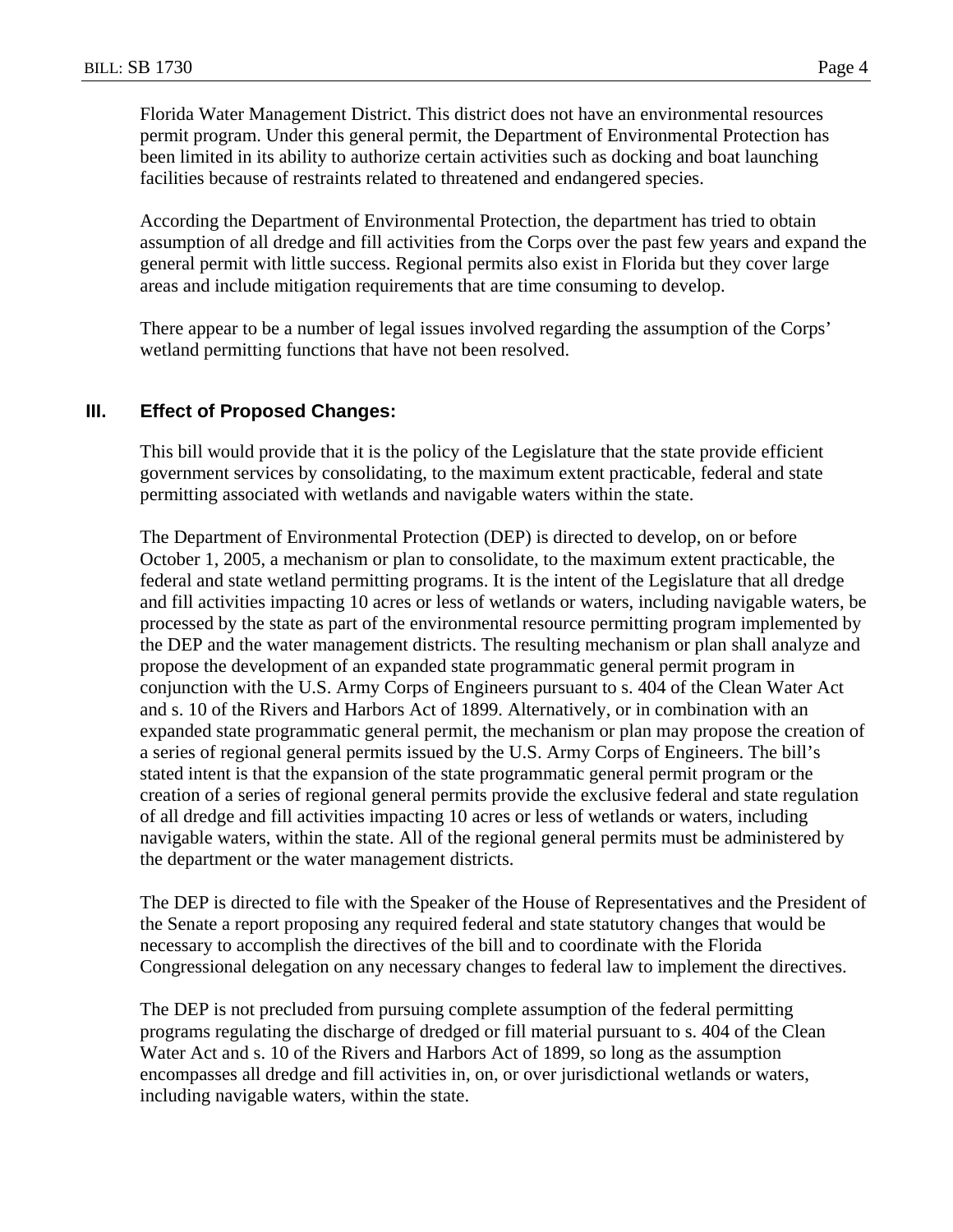#### **IV. Constitutional Issues:**

A. Municipality/County Mandates Restrictions:

None.

B. Public Records/Open Meetings Issues:

None.

C. Trust Funds Restrictions:

None.

# **V. Economic Impact and Fiscal Note:**

A. Tax/Fee Issues:

None.

B. Private Sector Impact:

There could be a savings to those entities needing wetlands permits from both the state and the U.S. Army Corps of Engineers because of a streamlined permit process. The amount of such savings cannot be determined at this time.

C. Government Sector Impact:

The DEP would incur some costs associated with the development of the plan or mechanism to implement the proposed consolidated state and federal dredge and fill permit. If the DEP is successful in obtaining full assumption of the s. 404 program of the Clean Water Act and the s. 10 program of the Rivers and Harbors Act, additional staff would be needed by the department to implement the program. However, in recent years the department has not been successful in expanding the program in Florida. The U.S. Corps of Engineers has not approved requests by the DEP for assumption of a consolidated permit for projects of 10 acres or less primarily because of concerns and provisions relating to endangered and threatened species issues. The most recent issue that impacts Florida concerns dock permitting and manatees.

## **VI. Technical Deficiencies:**

None.

## **VII. Related Issues:**

None.

This Senate staff analysis does not reflect the intent or official position of the bill's sponsor or the Florida Senate.